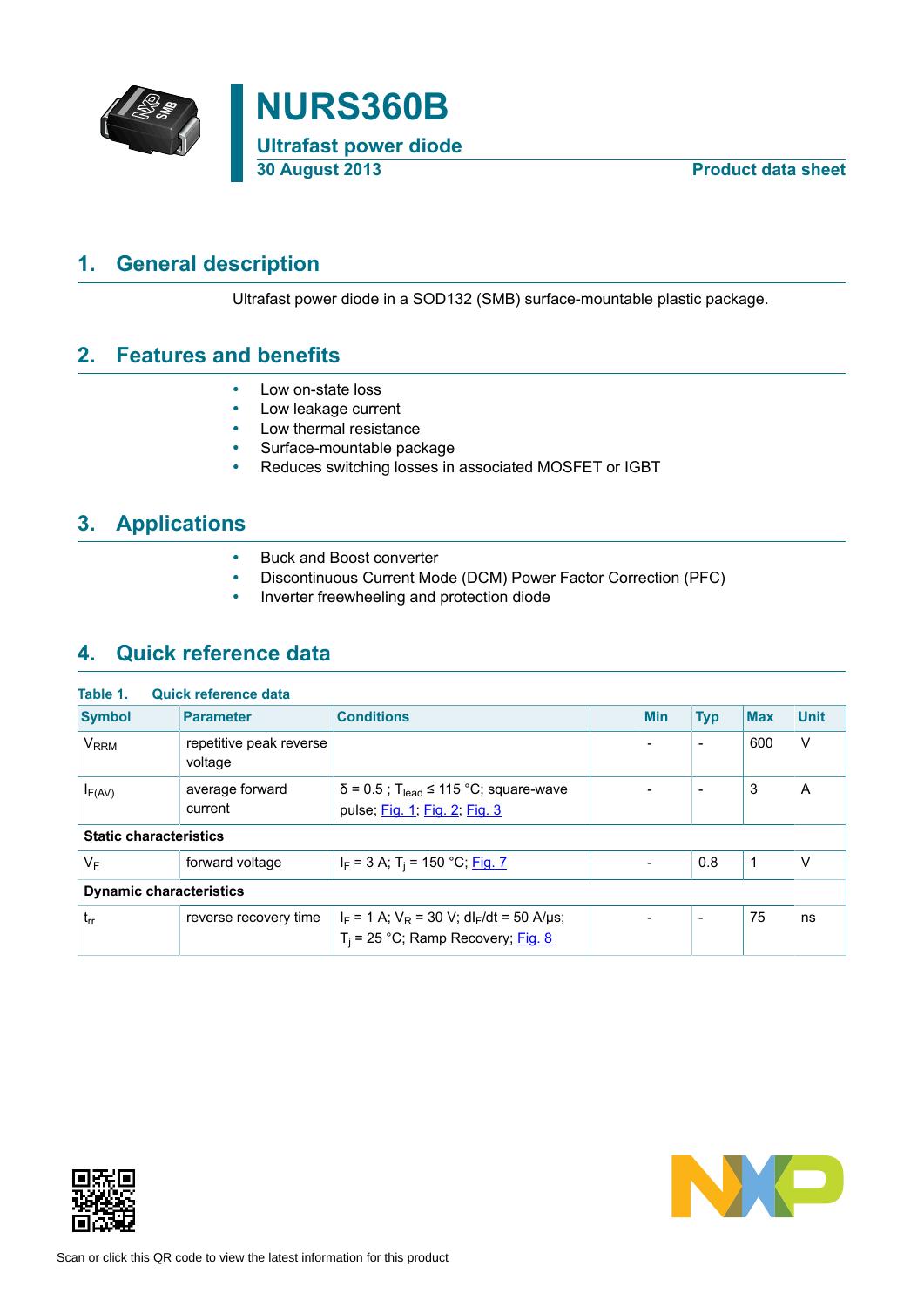# <span id="page-1-0"></span>**5. Pinning information**

| Table 2. |               | <b>Pinning information</b> |                           |                                       |
|----------|---------------|----------------------------|---------------------------|---------------------------------------|
| Pin      | <b>Symbol</b> | <b>Description</b>         | <b>Simplified outline</b> | <b>Graphic symbol</b>                 |
|          | K             | cathode                    |                           | $K \nightharpoonup A$<br>$001$ aaa020 |
| 2        | A             | anode                      | 12<br><b>SOD132</b>       |                                       |

# <span id="page-1-1"></span>**6. Ordering information**

| Table 3. Ordering information |                    |                                                   |                    |  |  |  |  |
|-------------------------------|--------------------|---------------------------------------------------|--------------------|--|--|--|--|
| <b>Type number</b>            | <b>Package</b>     |                                                   |                    |  |  |  |  |
|                               | <b>Name</b>        | <b>Description</b>                                | <b>Version</b>     |  |  |  |  |
| NURS360B                      | SOD <sub>132</sub> | Hermetically sealed plastic package; SMB; 2 leads | SOD <sub>132</sub> |  |  |  |  |

# <span id="page-1-2"></span>**7. Marking**

| Table 4. Marking codes |                     |
|------------------------|---------------------|
| <b>Type number</b>     | <b>Marking code</b> |
| NURS360B               | NURS360B            |

# <span id="page-1-3"></span>**8. Limiting values**

### **Table 5. Limiting values**

*In accordance with the Absolute Maximum Rating System (IEC 60134).*

| <b>Symbol</b>          | <b>Parameter</b>                       | <b>Conditions</b>                                                                        | <b>Min</b>               | <b>Max</b> | <b>Unit</b>  |
|------------------------|----------------------------------------|------------------------------------------------------------------------------------------|--------------------------|------------|--------------|
| <b>V<sub>RRM</sub></b> | repetitive peak reverse voltage        |                                                                                          | $\overline{\phantom{a}}$ | 600        | V            |
| <b>V<sub>RWM</sub></b> | crest working reverse voltage          |                                                                                          | $\blacksquare$           | 600        | V            |
| $V_R$                  | reverse voltage                        | DC                                                                                       | $\overline{\phantom{a}}$ | 600        | V            |
| $I_{F(AV)}$            | average forward current                | $\delta$ = 0.5; T <sub>lead</sub> ≤ 115 °C; square-wave<br>pulse; Fig. 1; Fig. 2; Fig. 3 | $\blacksquare$           | 3          | A            |
| <b>IFRM</b>            | repetitive peak forward current        | $\delta$ = 0.5; t <sub>p</sub> = 25 µs; square-wave pulse                                | $\blacksquare$           | 6          | A            |
| $I_{FSM}$              | non-repetitive peak forward<br>current | $t_p$ = 10 ms; T <sub>i(init)</sub> = 25 °C; sine-wave<br>pulse; Fig. 4                  | $\overline{\phantom{a}}$ | 100        | A            |
|                        |                                        | $t_p$ = 8.3 ms; T <sub>j(init)</sub> = 25 °C; sine-wave<br>pulse; Fig. 4                 | $\overline{\phantom{a}}$ | 110        | A            |
| ${\sf T}_{\sf stg}$    | storage temperature                    |                                                                                          | $-65$                    | 175        | $^{\circ}$ C |
| $T_i$                  | junction temperature                   |                                                                                          | $\overline{\phantom{a}}$ | 175        | $^{\circ}$ C |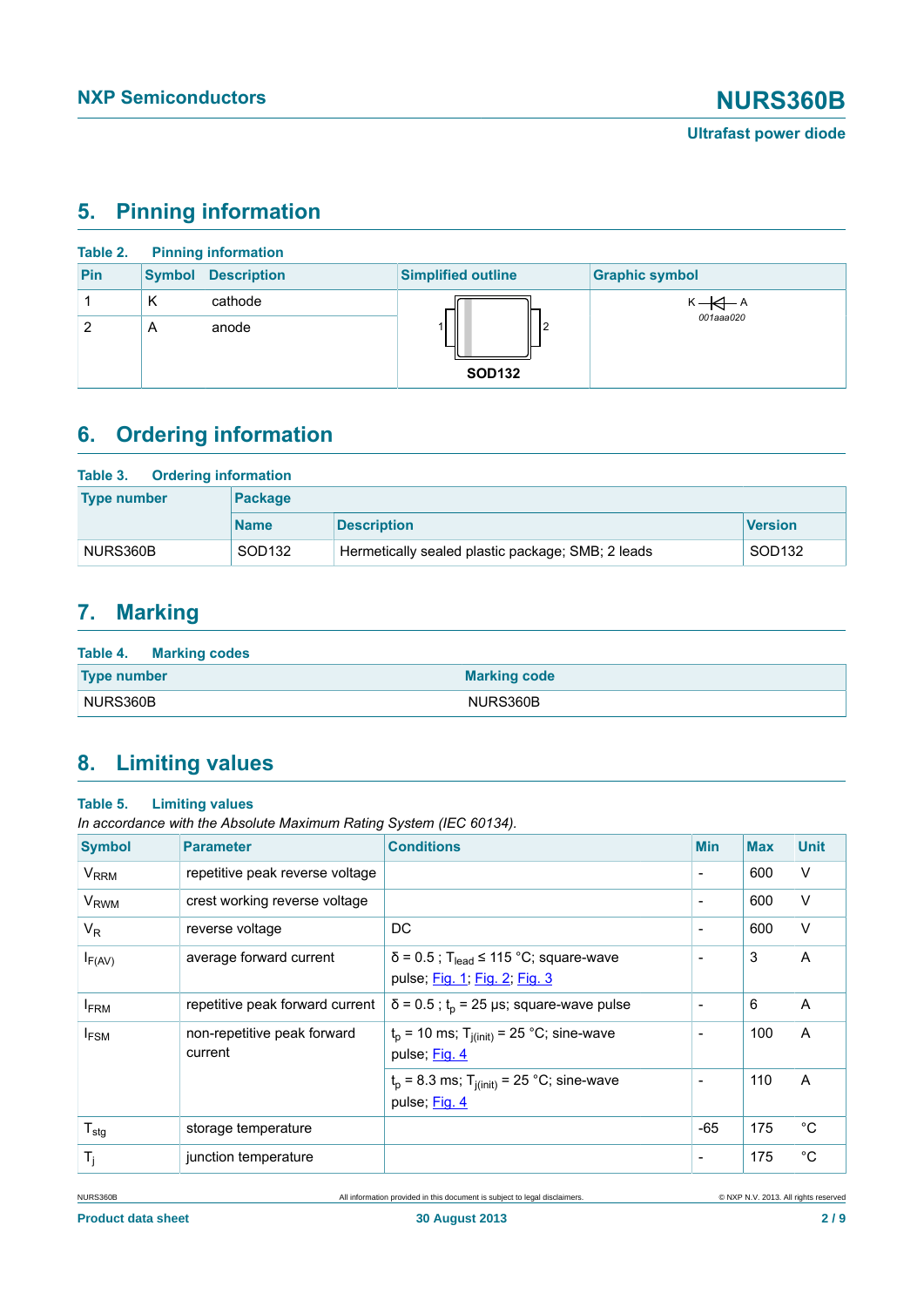## **NXP Semiconductors NURS360B**

### <span id="page-2-3"></span><span id="page-2-1"></span>**Ultrafast power diode**

<span id="page-2-0"></span>

# <span id="page-2-4"></span><span id="page-2-2"></span>**9. Thermal characteristics**

| Table 6.         | <b>Thermal characteristics</b>              |                                                                       |            |            |                          |             |
|------------------|---------------------------------------------|-----------------------------------------------------------------------|------------|------------|--------------------------|-------------|
| <b>Symbol</b>    | <b>Parameter</b>                            | <b>Conditions</b>                                                     | <b>Min</b> | <b>Tvp</b> | <b>Max</b>               | <b>Unit</b> |
| $R_{th(i-lead)}$ | thermal resistance<br>from junction to lead | mounted on a minimum footprint<br>printed-circuit board (FR4); Fig. 5 |            | 14         | $\overline{\phantom{a}}$ | K/W         |

NURS360B All information provided in this document is subject to legal disclaimers. © NXP N.V. 2013. All rights reserved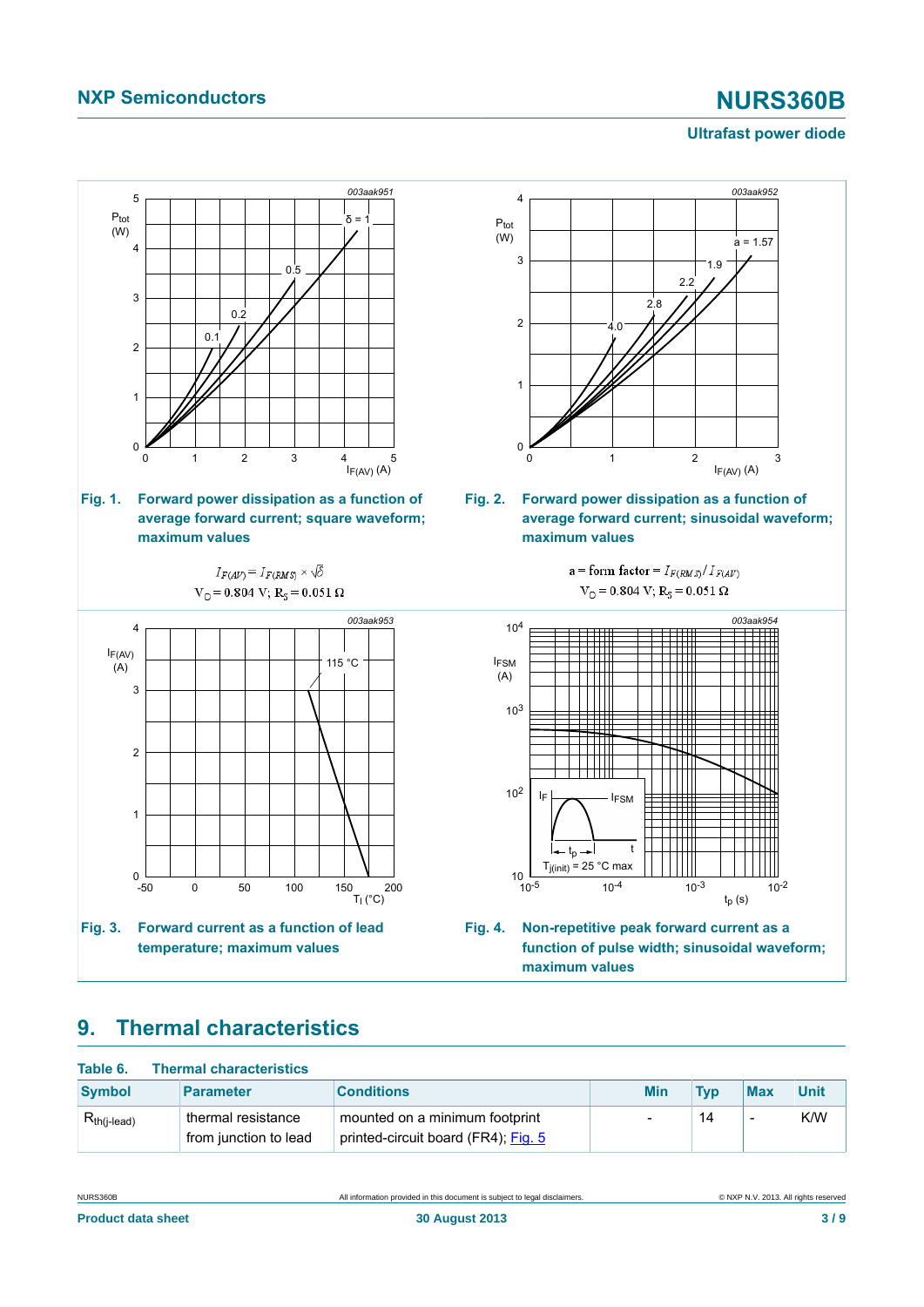## **NXP Semiconductors NURS360B**

### **Ultrafast power diode**

<span id="page-3-0"></span>

# <span id="page-3-2"></span><span id="page-3-1"></span>**10. Characteristics**

| Table 7.                      | <b>Characteristics</b> |                                                                            |                          |                          |            |                                      |
|-------------------------------|------------------------|----------------------------------------------------------------------------|--------------------------|--------------------------|------------|--------------------------------------|
| <b>Symbol</b>                 | <b>Parameter</b>       | <b>Conditions</b>                                                          | <b>Min</b>               | <b>Typ</b>               | <b>Max</b> | <b>Unit</b>                          |
| <b>Static characteristics</b> |                        |                                                                            |                          |                          |            |                                      |
| $V_F$                         | forward voltage        | $I_F$ = 3 A; T <sub>i</sub> = 25 °C; <u>Fig. 7</u>                         | $\overline{\phantom{0}}$ | $\overline{\phantom{0}}$ | 1.25       | <b>V</b>                             |
|                               |                        | $I_F$ = 3 A; T <sub>i</sub> = 150 °C; <u>Fig. 7</u>                        | $\overline{\phantom{0}}$ | 0.8                      | 1          | ν                                    |
| ΙŖ                            | reverse current        | $V_R$ = 600 V; T <sub>i</sub> = 25 °C                                      | $\overline{\phantom{0}}$ | $\overline{\phantom{a}}$ | 2.5        | μA                                   |
| NURS360B                      |                        | All information provided in this document is subject to legal disclaimers. |                          |                          |            | © NXP N.V. 2013. All rights reserved |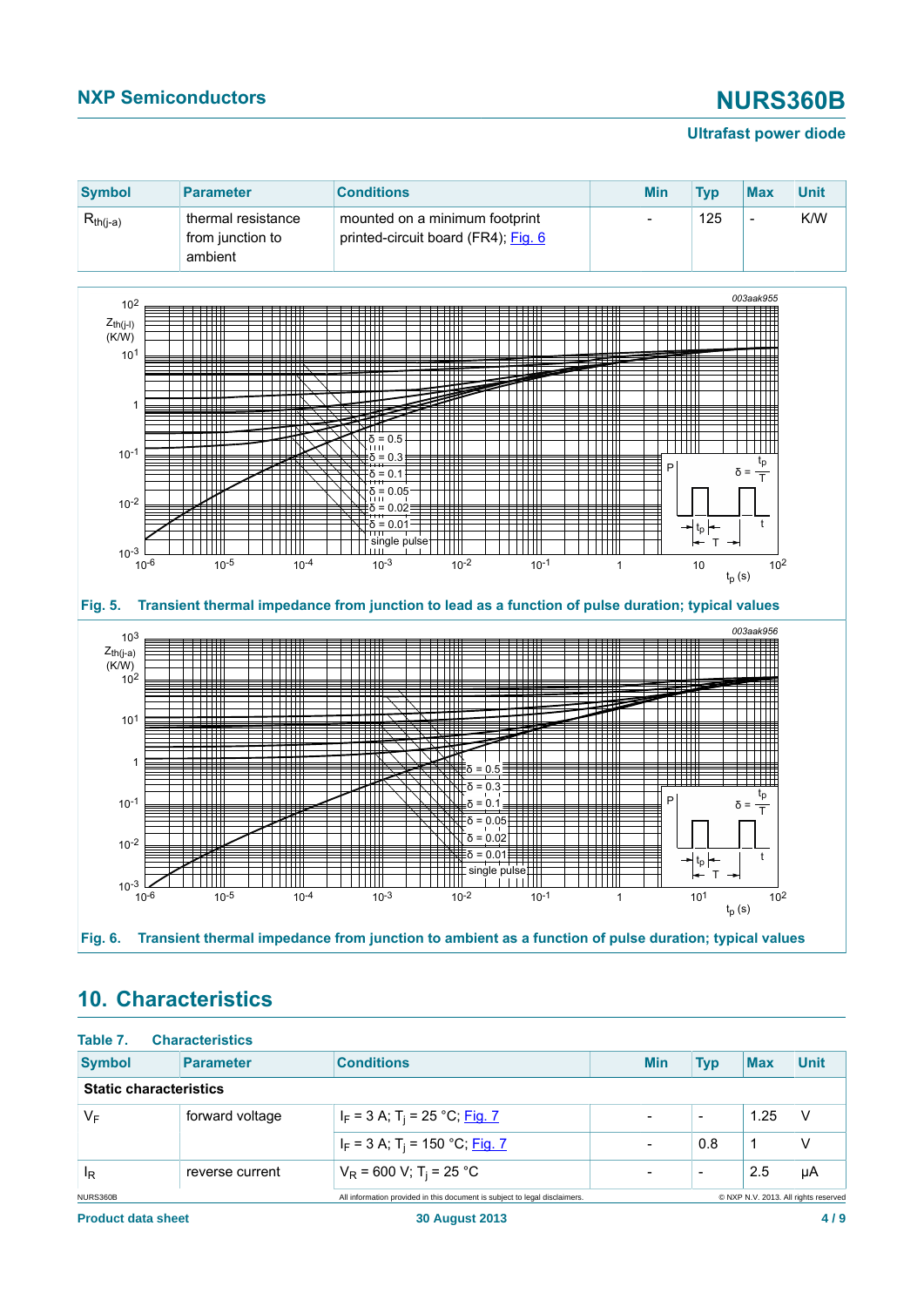# **NXP Semiconductors NURS360B**

### <span id="page-4-1"></span>**Ultrafast power diode**

| <b>Symbol</b>                  | <b>Parameter</b>      | <b>Conditions</b>                                                                                    |  | <b>Min</b> | <b>Typ</b>               | <b>Max</b> | <b>Unit</b> |
|--------------------------------|-----------------------|------------------------------------------------------------------------------------------------------|--|------------|--------------------------|------------|-------------|
|                                |                       | $V_R$ = 600 V; T <sub>i</sub> = 150 °C                                                               |  |            | $\overline{\phantom{0}}$ | 250        | μA          |
| <b>Dynamic characteristics</b> |                       |                                                                                                      |  |            |                          |            |             |
| $t_{rr}$                       | reverse recovery time | $ I_F = 1 A$ ; $V_R = 30 V$ ; dl <sub>F</sub> /dt = 50 A/µs;<br>$T_i$ = 25 °C; Ramp Recovery; Fig. 8 |  |            | $\overline{\phantom{0}}$ | 75         | ns          |
|                                |                       | $I_F = 0.5$ A; $I_R = 1$ A; $I_{R(meas)} = 0.25$ A;<br>$T_i$ = 25 °C; Step Recovery; Fig. 9          |  |            | -                        | 50         | ns          |

<span id="page-4-2"></span><span id="page-4-0"></span>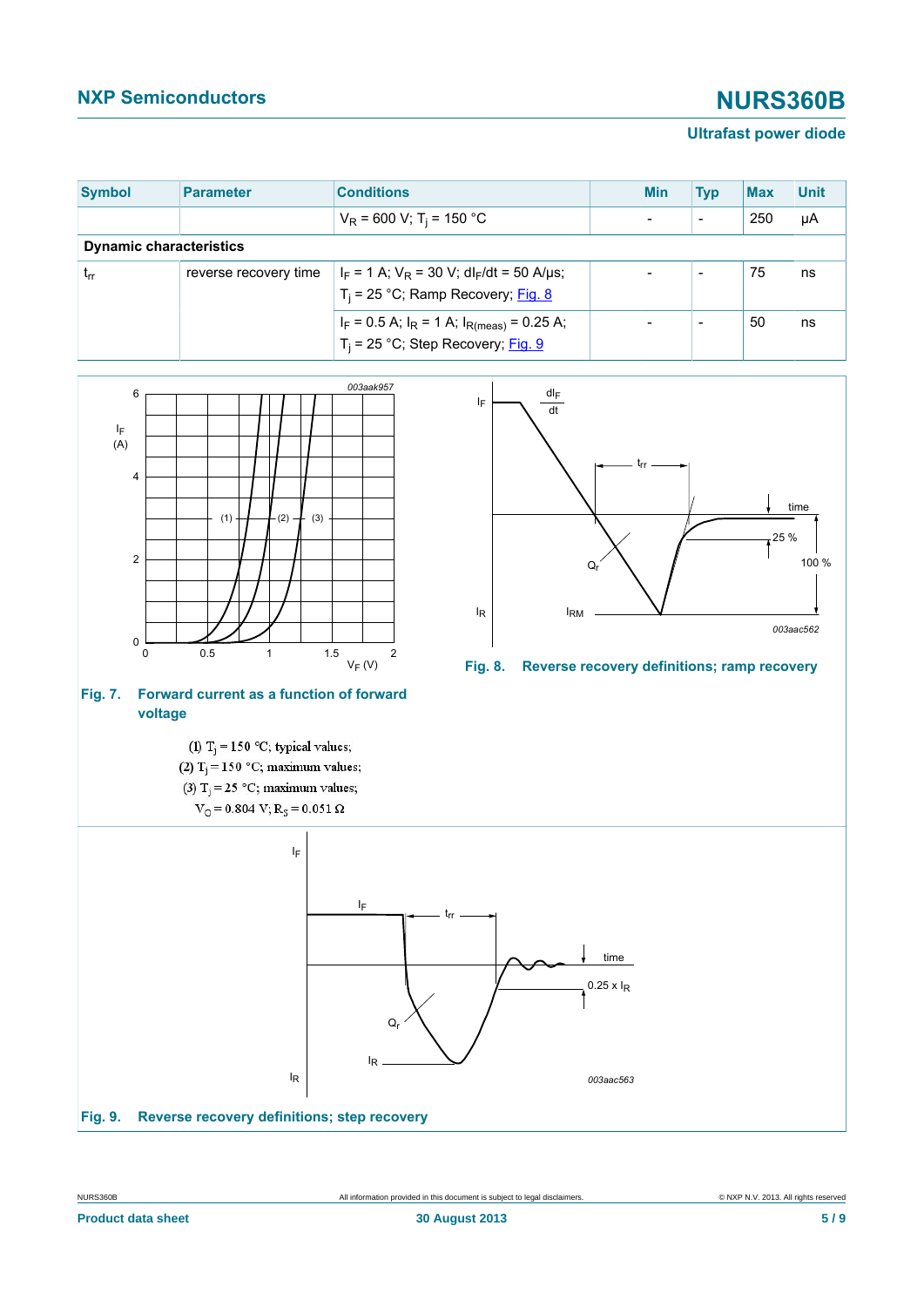## <span id="page-5-0"></span>**11. Package outline**

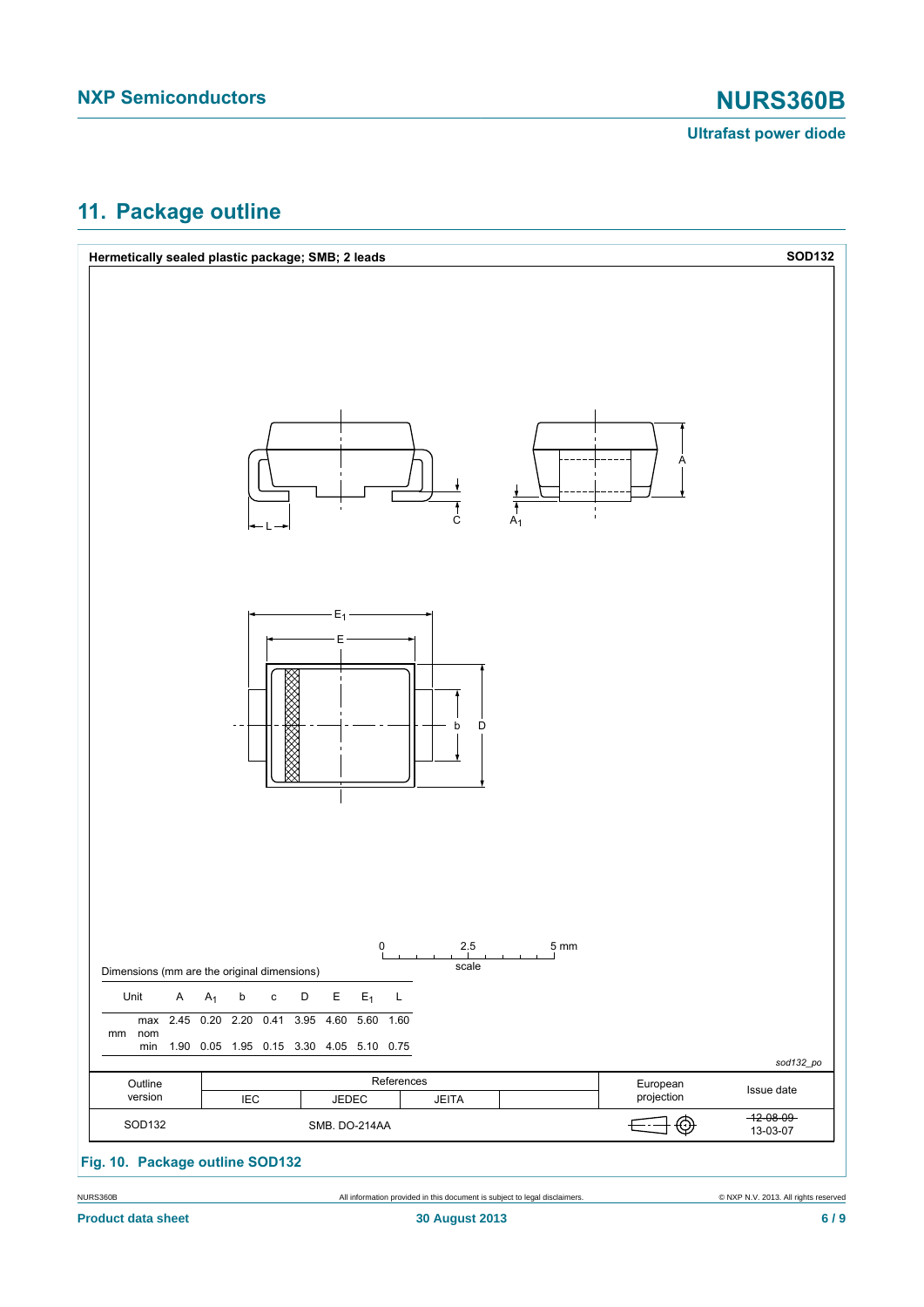## <span id="page-6-1"></span><span id="page-6-0"></span>**12. Legal information**

### <span id="page-6-2"></span>**12.1 Data sheet status**

| <b>Document</b><br>status [1][2]     | <b>Product</b><br>status [3] | <b>Definition</b>                                                                           |
|--------------------------------------|------------------------------|---------------------------------------------------------------------------------------------|
| Objective<br>[short] data<br>sheet   | Development                  | This document contains data from<br>the objective specification for product<br>development. |
| Preliminary<br>[short] data<br>sheet | Qualification                | This document contains data from the<br>preliminary specification.                          |
| Product<br>[short] data<br>sheet     | Production                   | This document contains the product<br>specification.                                        |

[1] Please consult the most recently issued document before initiating or completing a design.

[2] The term 'short data sheet' is explained in section "Definitions".

The product status of device(s) described in this document may have changed since this document was published and may differ in case of multiple devices. The latest product status information is available on the Internet at URL http://www.nxp.com.

## <span id="page-6-3"></span>**12.2 Definitions**

**Preview** — The document is a preview version only. The document is still subject to formal approval, which may result in modifications or additions. NXP Semiconductors does not give any representations or warranties as to the accuracy or completeness of information included herein and shall have no liability for the consequences of use of such information.

**Draft** — The document is a draft version only. The content is still under internal review and subject to formal approval, which may result in modifications or additions. NXP Semiconductors does not give any representations or warranties as to the accuracy or completeness of information included herein and shall have no liability for the consequences of use of such information.

**Short data sheet** — A short data sheet is an extract from a full data sheet with the same product type number(s) and title. A short data sheet is intended for quick reference only and should not be relied upon to contain detailed and full information. For detailed and full information see the relevant full data sheet, which is available on request via the local NXP Semiconductors sales office. In case of any inconsistency or conflict with the short data sheet, the full data sheet shall prevail.

**Product specification** — The information and data provided in a Product data sheet shall define the specification of the product as agreed between NXP Semiconductors and its customer, unless NXP Semiconductors and customer have explicitly agreed otherwise in writing. In no event however, shall an agreement be valid in which the NXP Semiconductors product is deemed to offer functions and qualities beyond those described in the Product data sheet.

## <span id="page-6-4"></span>**12.3 Disclaimers**

**Limited warranty and liability** — Information in this document is believed to be accurate and reliable. However, NXP Semiconductors does not give any representations or warranties, expressed or implied, as to the accuracy or completeness of such information and shall have no liability for the consequences of use of such information. NXP Semiconductors takes no responsibility for the content in this document if provided by an information source outside of NXP Semiconductors.

In no event shall NXP Semiconductors be liable for any indirect, incidental, punitive, special or consequential damages (including - without limitation lost profits, lost savings, business interruption, costs related to the removal or replacement of any products or rework charges) whether or not such damages are based on tort (including negligence), warranty, breach of contract or any other legal theory.

Notwithstanding any damages that customer might incur for any reason whatsoever, NXP Semiconductors' aggregate and cumulative liability towards customer for the products described herein shall be limited in accordance with the *Terms and conditions of commercial sale* of NXP Semiconductors.

**Right to make changes** — NXP Semiconductors reserves the right to make changes to information published in this document, including without limitation specifications and product descriptions, at any time and without notice. This document supersedes and replaces all information supplied prior to the publication hereof.

**Suitability for use** — NXP Semiconductors products are not designed, authorized or warranted to be suitable for use in life support, life-critical or safety-critical systems or equipment, nor in applications where failure or malfunction of an NXP Semiconductors product can reasonably be expected to result in personal injury, death or severe property or environmental damage. NXP Semiconductors and its suppliers accept no liability for inclusion and/or use of NXP Semiconductors products in such equipment or applications and therefore such inclusion and/or use is at the customer's own risk.

**Quick reference data** — The Quick reference data is an extract of the product data given in the Limiting values and Characteristics sections of this document, and as such is not complete, exhaustive or legally binding.

**Applications** — Applications that are described herein for any of these products are for illustrative purposes only. NXP Semiconductors makes no representation or warranty that such applications will be suitable for the specified use without further testing or modification.

Customers are responsible for the design and operation of their applications and products using NXP Semiconductors products, and NXP Semiconductors accepts no liability for any assistance with applications or customer product design. It is customer's sole responsibility to determine whether the NXP Semiconductors product is suitable and fit for the customer's applications and products planned, as well as for the planned application and use of customer's third party customer(s). Customers should provide appropriate design and operating safeguards to minimize the risks associated with their applications and products.

NXP Semiconductors does not accept any liability related to any default, damage, costs or problem which is based on any weakness or default in the customer's applications or products, or the application or use by customer's third party customer(s). Customer is responsible for doing all necessary testing for the customer's applications and products using NXP Semiconductors products in order to avoid a default of the applications and the products or of the application or use by customer's third party customer(s). NXP does not accept any liability in this respect.

**Limiting values** — Stress above one or more limiting values (as defined in the Absolute Maximum Ratings System of IEC 60134) will cause permanent damage to the device. Limiting values are stress ratings only and (proper) operation of the device at these or any other conditions above those given in the Recommended operating conditions section (if present) or the Characteristics sections of this document is not warranted. Constant or repeated exposure to limiting values will permanently and irreversibly affect the quality and reliability of the device.

**Terms and conditions of commercial sale** — NXP Semiconductors products are sold subject to the general terms and conditions of commercial sale, as published at<http://www.nxp.com/profile/terms>, unless otherwise agreed in a valid written individual agreement. In case an individual agreement is concluded only the terms and conditions of the respective agreement shall apply. NXP Semiconductors hereby expressly objects to applying the customer's general terms and conditions with regard to the purchase of NXP Semiconductors products by customer.

**No offer to sell or license** — Nothing in this document may be interpreted or construed as an offer to sell products that is open for acceptance or the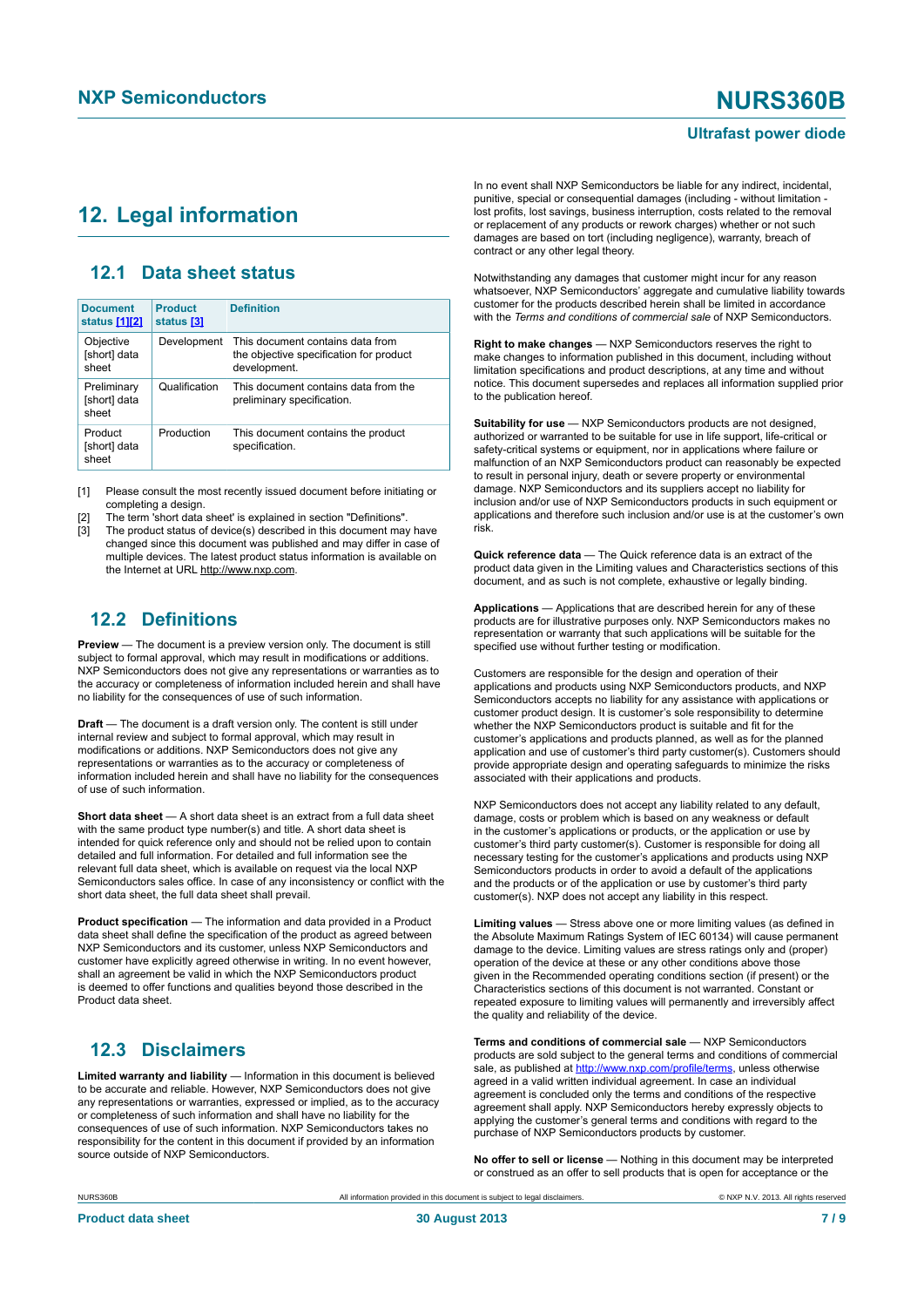grant, conveyance or implication of any license under any copyrights, patents or other industrial or intellectual property rights.

**Export control** — This document as well as the item(s) described herein may be subject to export control regulations. Export might require a prior authorization from competent authorities.

**Non-automotive qualified products** — Unless this data sheet expressly states that this specific NXP Semiconductors product is automotive qualified, the product is not suitable for automotive use. It is neither qualified nor tested in accordance with automotive testing or application requirements. NXP Semiconductors accepts no liability for inclusion and/or use of nonautomotive qualified products in automotive equipment or applications.

In the event that customer uses the product for design-in and use in automotive applications to automotive specifications and standards, customer (a) shall use the product without NXP Semiconductors' warranty of the product for such automotive applications, use and specifications, and (b) whenever customer uses the product for automotive applications beyond NXP Semiconductors' specifications such use shall be solely at customer's own risk, and (c) customer fully indemnifies NXP Semiconductors for any liability, damages or failed product claims resulting from customer design and use of the product for automotive applications beyond NXP Semiconductors' standard warranty and NXP Semiconductors' product specifications.

**Translations** — A non-English (translated) version of a document is for reference only. The English version shall prevail in case of any discrepancy between the translated and English versions.

### <span id="page-7-0"></span>**12.4 Trademarks**

Notice: All referenced brands, product names, service names and trademarks are the property of their respective owners.

**Adelante**, **Bitport**, **Bitsound**, **CoolFlux**, **CoReUse**, **DESFire**, **EZ-HV**, **FabKey**, **GreenChip**, **HiPerSmart**, **HITAG**, **I²C-bus** logo, **ICODE**, **I-CODE**, **ITEC**, **Labelution**, **MIFARE**, **MIFARE Plus**, **MIFARE Ultralight**, **MoReUse**, **QLPAK**, **Silicon Tuner**, **SiliconMAX**, **SmartXA**, **STARplug**, **TOPFET**, **TrenchMOS**, **TriMedia** and **UCODE** — are trademarks of NXP B.V.

**HD Radio** and **HD Radio** logo — are trademarks of iBiquity Digital Corporation.